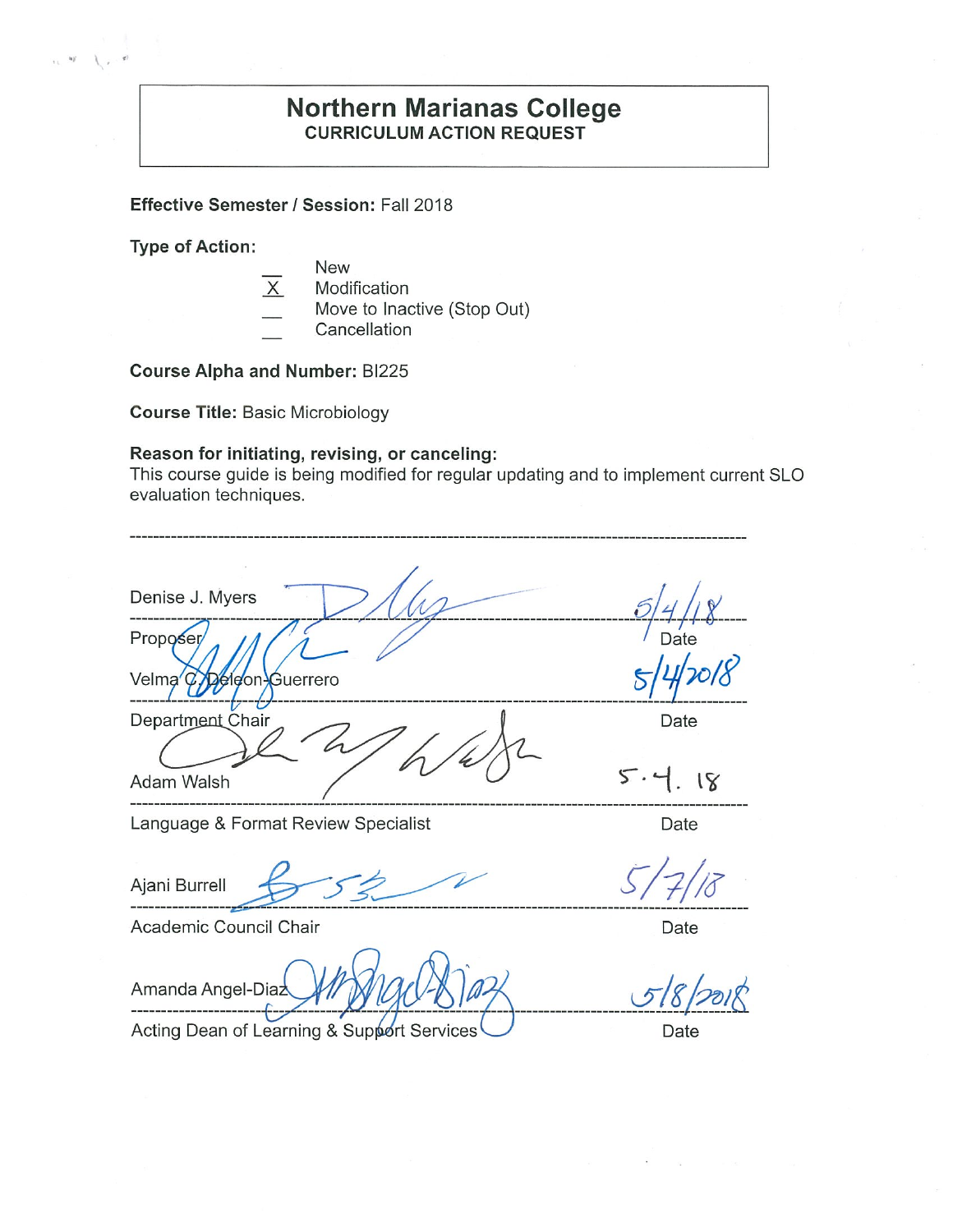## **Northern Marianas College** Page: 2 **Course Guide**

Course: BI225

#### **1. Department**

Science, Math, Health, and Athletics

#### **2. Purpose**

This course will provide information on the importance of microorganisms to humankind, the importance of microbiology to society, and a concern towards good hygiene, sanitary food preparation, and a clean environment. The principles learned in this course are relevant in understanding the disease process and control of microorganisms.

#### **3. Description**

### **A. Required/Recommended Textbook(s) and Related Materials**

Required:

Nester, E., Anderson, D., Roberts, E. Jr., & Nester, M. (2009). Microbiology: A human perspective (6<sup>th</sup> ed.). New York: McGraw-Hill Companies, Inc.

Kleyn, J., Bicknell, M. (2007). Microbiology Experiments: A Health Science Perspective (6th ed.). New York: McGraw-Hill Companies, Inc.

Readability level: Grade 13

Recommended: N/A

#### **B. Contact Hours**

- **1. Lecture:** 3 per week/ 45 per semester
- 2. Lab: 3 hours per week / 45 hours per semester
- **3. Other:** N/A

#### **C. Credits**

- **1. Number:** 4
- **2. Type:** Regular degree credits

#### **D. Catalogue Course Description**

This is a survey course covering the major groups of microorganisms in relation to their classification, characteristics, and medical importance. Microbiology introduces students to related topics in immunology and epidemiology. It is intended for students entering the fields of professional health care, although other students may wish to enroll in the course. Laboratory and field trips are required. Offered: Fall and Spring This course will be offered in the Spring and Fall semesters. BI101. English Placement Level: EN 101. Math Placement Level: MA132.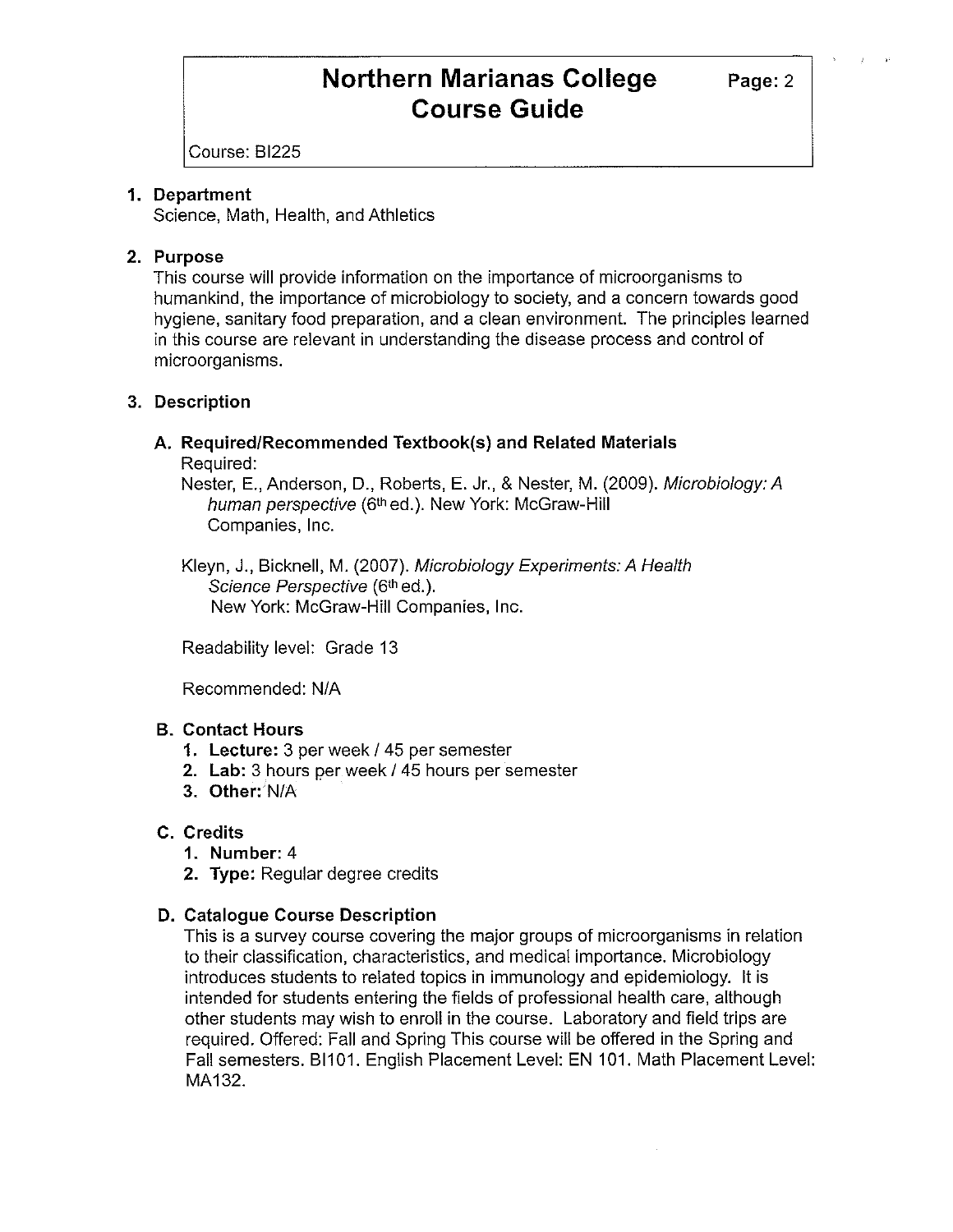# **Northern Marianas College** Page: 3<br>Course Guide

Course: BI225

#### **E. Degree or Certificate Requirements Met by Course**

This course serves as a required course for the Nursing Degree Program or may serve as an elective course for non-nursing students.

#### **F. Course Activities and Design**

This course includes lectures, group-work, discussions, laboratory activities, homework, web-based assignments, audio-visual materials, powerpoint presentations, periodic quizzes, pretests, posttests, comprehensive final exam, field trips, and research projects that require presentations.

#### **4. Course Prerequisite(s); Concurrent Course Enrollment**

Prerequisites: BI101 with a "C" or better Concurrent Course Enrollment: None

#### **Required English/Mathematics Proficiency Level(s)**

English Placement Level: EN101 Mathematics Placement Level: MA132

#### **5. Estimated Cost of Course; Instructional Resources Needed**

Cost to the Student: Tuition for a 4-credit hour course, textbooks, research activities, and instructional materials fee.

Cost to the College: Instructor's salary

Instructional resources needed for this course include classroom and laboratory space; whiteboard and pen; audio-visual programs/software; and various laboratory materials, chemicals, equipment, and facilities.

#### **6. Method of Evaluation**

Student grades will be based on assignments, periodic quizzes, tests, comprehensive final exam, laboratory exercise reports, field-trip reports, and research projects. NMC's grading and attendance policies will be followed.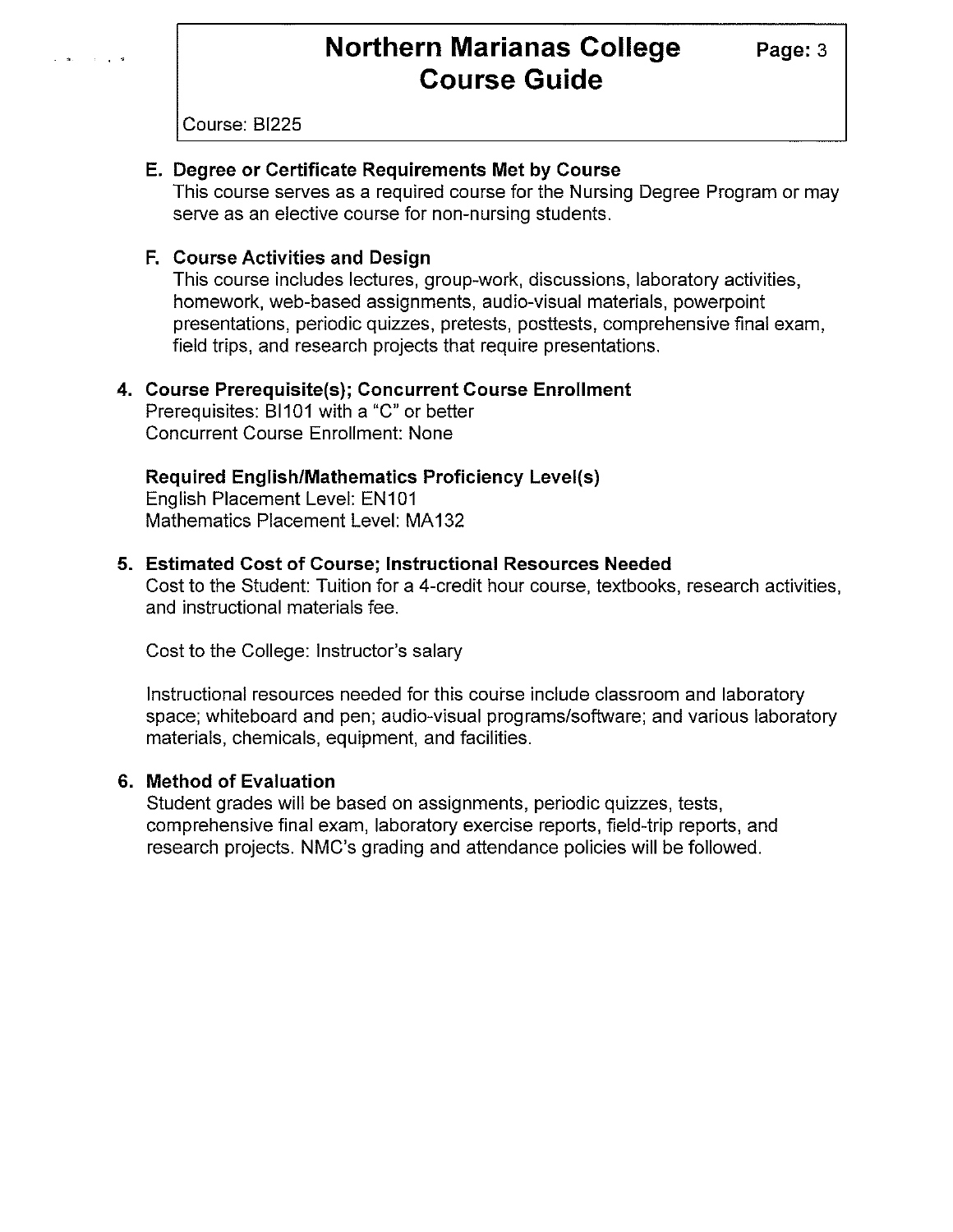## **Northern Marianas College Page: 4. Course Guide**

Course: BI225

#### **7. Course Outline**

This is a topical outline and does not necessarily indicate the sequence in which the material will be presented.

- 1.0 Life and Death of Microorganisms
	- 1.1 Humans and the microbial world
	- 1.2. Microscopy and cell structure
	- 1.3 Dynamics and prokaryotic growth
	- 1.4 Control of microbial growth
- 2.0 The Microbial World
	- 2.1 Identification and classification of prokaryotic organisms
	- 2.2 The diversity of prokaryotic organisms
	- 2.3 The eukaryotic members of the microbial world
	- 2.4 Viruses, prions, and viroids: infectious agents of animals and plants
- 3.0 Microorganisms and Humans
	- 3.1 The innate immune response
	- 3.2 The adaptive immune response
	- 3.3 Epidemiology
- 4.0 Infectious Diseases
	- 4.1 Respiratory system infections
	- 4.2 Skin infections
	- 4.3 Wound infections
	- 4.4 Digestive system infections
	- 4.5 Genitourinary tract infections
	- 4.6 Nervous sytem infections
	- 4.7 Blood and lymphatic infections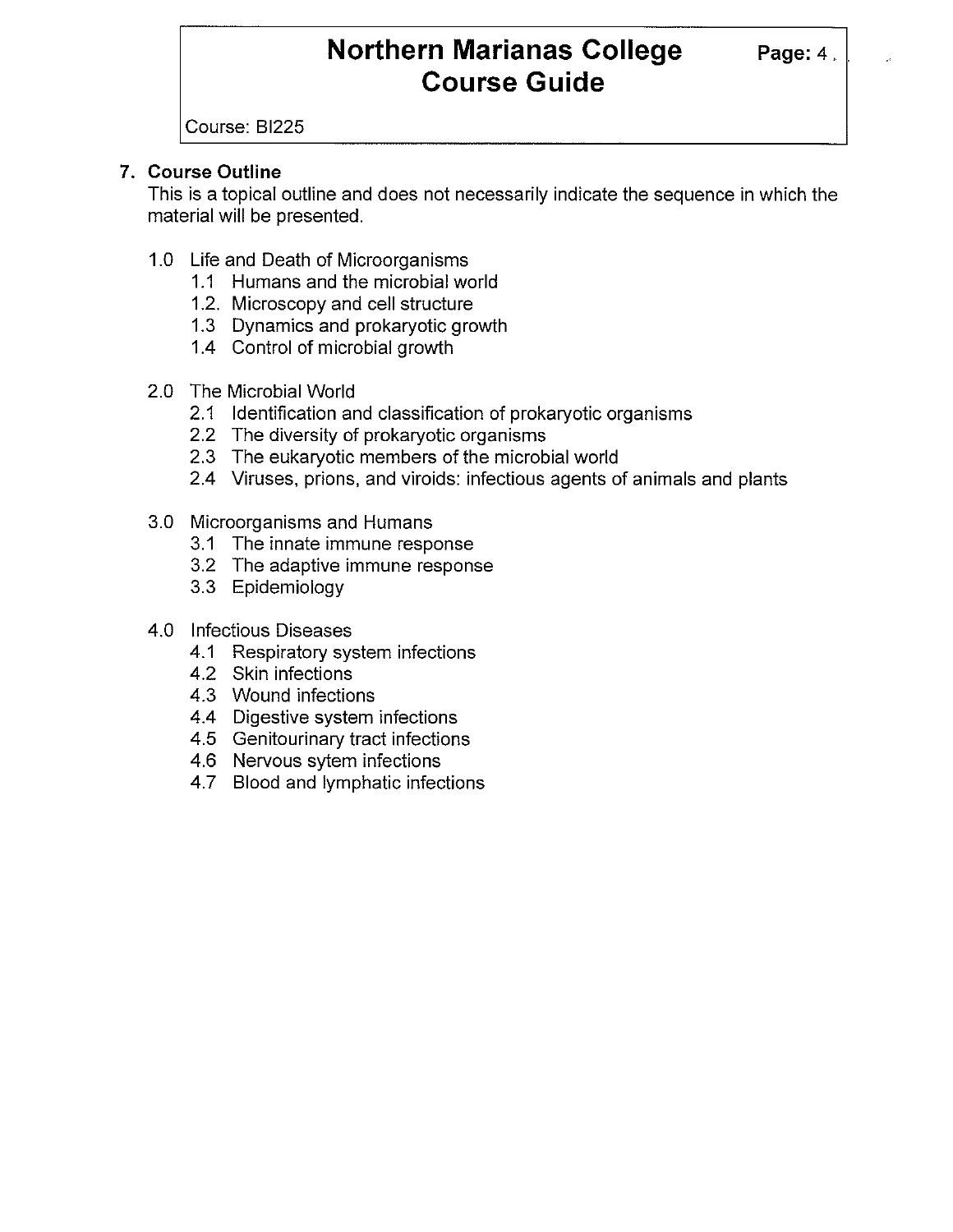## **Northern Marianas College Page: 5 Course Guide**

#### Course: BI225

#### **8. Instructional Goals**

The course will introduce students to:

- 1.0 Selected laboratory techniques in the study and identification of microbes;
- 2.0 The human perspective of the microbial world;
- 3.0 Different types of microscopes used in the observation of microorganisms;
- 4.0 Dynamics and control of microorganism growth;
- 5.0 Organism identification and classification;
- 6.0 Diversity of prokaryotic organisms and eukaryotic members in the microbial world;
- 7.0 The infectious agents of animals and plants such as viruses, prions, and viroids;
- 8.0 The innate and adaptive immune responses and their applications;
- 9.0 Concepts in Epidemiology;
- 10.0 Types of infectious diseases in the human body; and
- 11.0 Applications of microbiology in the field of ecology, in the study of food, and in various environmental conditions.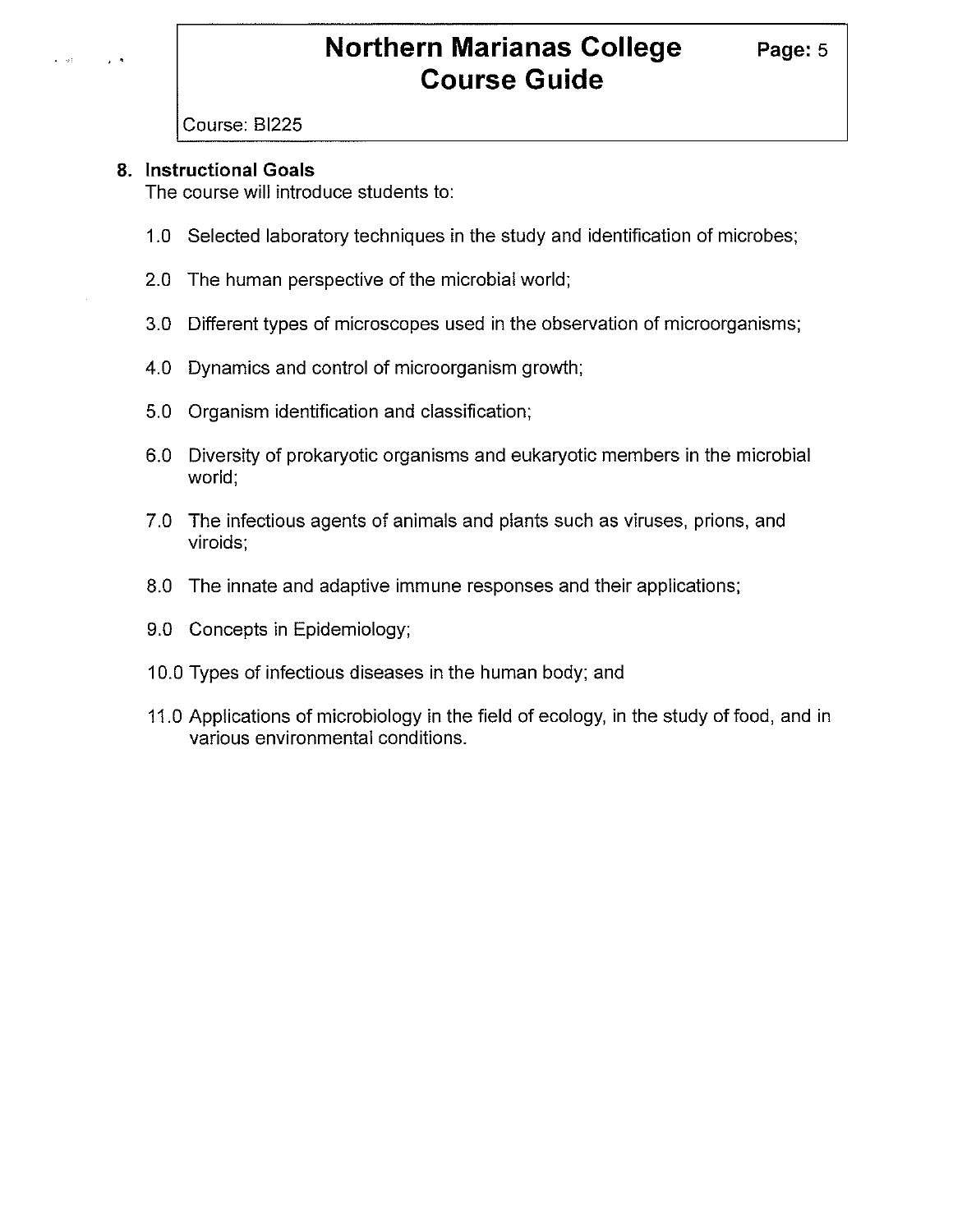## **Northern Marianas College Page: 6. Course Guide**

Course: BI225

#### **9. Student Learning Outcomes**

Upon successful completion of this course, students will be able to:

- 1.0 Summarize the history of microbiology and theories that explain the origins of microorganisms;
- 2.0 Compare the different methods in identification and classification of prokaryotes and the features that characterize viruses, prokaryotes, and eukaryotes;
- 3.0 Use the proper materials and method in the sampling, culture, isolation, observation, and identification of microorganisms;
- 4.0 Illustrate the structures of prokaryotic and eukaryotic cells to describe their functions;
- 5.0 Classify microbes according to their nutritional patterns;
- 6.0 Understand physical and chemical control of microbial growth;
- 7.0 Describe the development of microbe drug resistance;
- 8.0 Explain vaccine production, the benefits of immunization, and its hazards;
- 9.0 Outline the epidemiological principles that may be used in tracking the transmission and spread of a disease;
- 10.0 Identify important pathogens and diseases, how they spread, and how to prevent transmission;
- 11.0 Describe methods in preventing contamination of water and food; and
- 12.0 Describe the importance of microbes in agriculture, food production, industry, and the ecosystem;